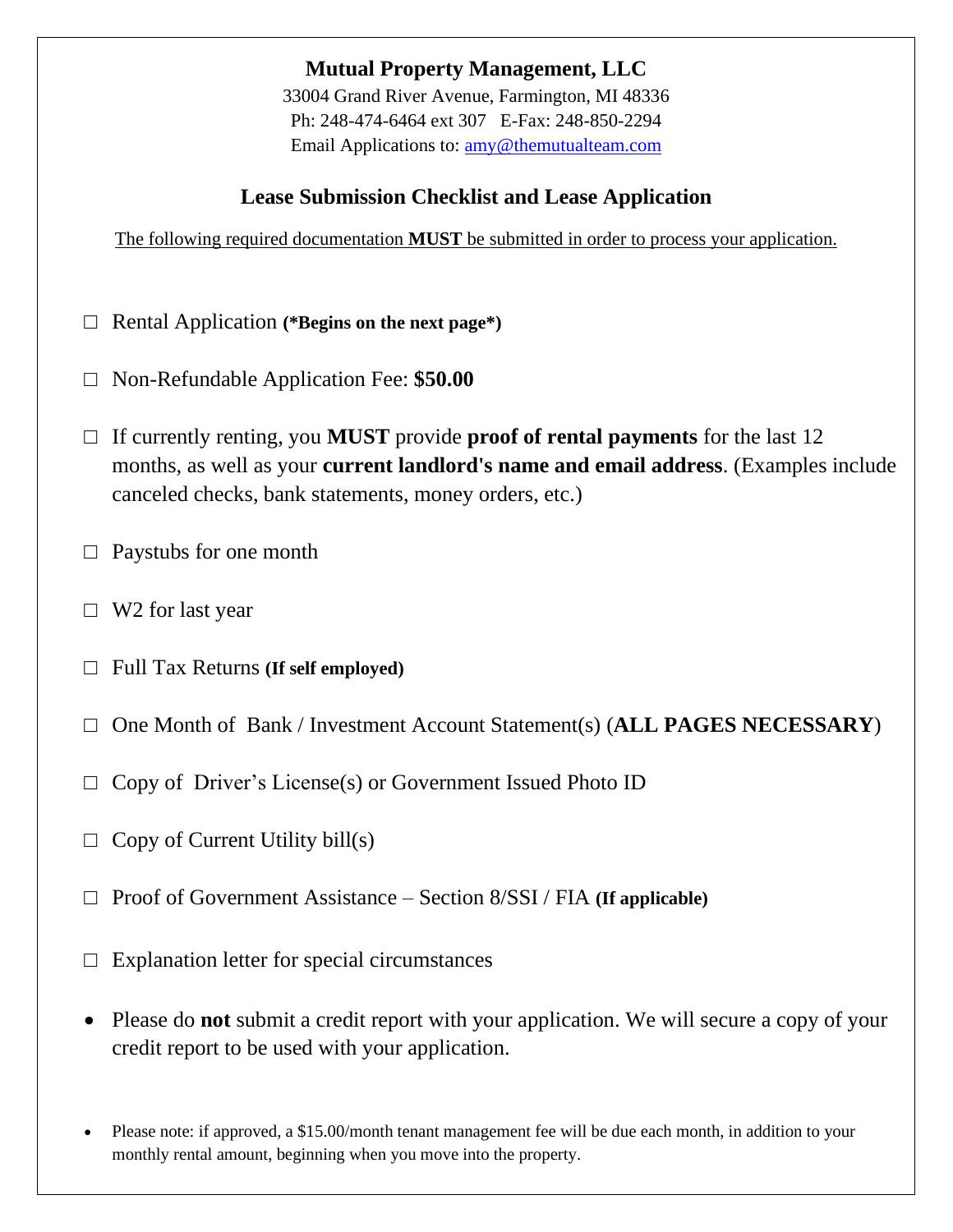| <b>LEASE APPLICATION</b>                                                                                                            |                                                |                                                                         |                                                                                                                                                                                                                                                                                                                     |  |  |
|-------------------------------------------------------------------------------------------------------------------------------------|------------------------------------------------|-------------------------------------------------------------------------|---------------------------------------------------------------------------------------------------------------------------------------------------------------------------------------------------------------------------------------------------------------------------------------------------------------------|--|--|
| <b>LEASE TERMS</b>                                                                                                                  |                                                |                                                                         |                                                                                                                                                                                                                                                                                                                     |  |  |
| <b>Subject Property Address</b> (street, city, state & ZIP):                                                                        |                                                |                                                                         |                                                                                                                                                                                                                                                                                                                     |  |  |
|                                                                                                                                     |                                                |                                                                         |                                                                                                                                                                                                                                                                                                                     |  |  |
| Monthly Rent Amount for Subject Property                                                                                            |                                                | Length of Lease                                                         | Requested Move-in Date                                                                                                                                                                                                                                                                                              |  |  |
| $\frac{1}{2}$                                                                                                                       |                                                | $1 \text{ yr}$ $2 \text{ yr}$ $3 \text{ yr}$                            | $\frac{1}{2}$ $\frac{1}{2}$ $\frac{1}{2}$ $\frac{1}{2}$ $\frac{1}{2}$ $\frac{1}{2}$ $\frac{1}{2}$ $\frac{1}{2}$ $\frac{1}{2}$ $\frac{1}{2}$ $\frac{1}{2}$ $\frac{1}{2}$ $\frac{1}{2}$ $\frac{1}{2}$ $\frac{1}{2}$ $\frac{1}{2}$ $\frac{1}{2}$ $\frac{1}{2}$ $\frac{1}{2}$ $\frac{1}{2}$ $\frac{1}{2}$ $\frac{1}{2}$ |  |  |
|                                                                                                                                     |                                                |                                                                         | (Please state length of lease)                                                                                                                                                                                                                                                                                      |  |  |
| <b>Applicant</b>                                                                                                                    |                                                |                                                                         | <b>Co-Applicant</b>                                                                                                                                                                                                                                                                                                 |  |  |
| Name                                                                                                                                |                                                | Name                                                                    |                                                                                                                                                                                                                                                                                                                     |  |  |
| Social Security Number                                                                                                              | D/O/B (mm/dd/yyyy)                             | Social Security Number                                                  | D/O/B (mm/dd/yyyy)                                                                                                                                                                                                                                                                                                  |  |  |
| Cell Phone (incl. area code)                                                                                                        | Work Phone (incl. area code)                   | Cell Phone (incl. area code)                                            | Work Phone (incl. area code)                                                                                                                                                                                                                                                                                        |  |  |
| Email                                                                                                                               |                                                | Email                                                                   |                                                                                                                                                                                                                                                                                                                     |  |  |
| <b>Current Address (street)</b>                                                                                                     | OWN / RENT                                     | <b>Current Address</b> (street)                                         | OWN / RENT                                                                                                                                                                                                                                                                                                          |  |  |
|                                                                                                                                     | Number of Years _____                          |                                                                         | Number of Years ______                                                                                                                                                                                                                                                                                              |  |  |
|                                                                                                                                     | Monthly \$                                     |                                                                         | Monthly $\frac{1}{2}$ Monthly $\frac{1}{2}$                                                                                                                                                                                                                                                                         |  |  |
| (City, State & ZIP)                                                                                                                 |                                                | (City, State & ZIP)                                                     |                                                                                                                                                                                                                                                                                                                     |  |  |
| <b>Reason for Moving</b>                                                                                                            |                                                | <b>Reason for Moving</b>                                                |                                                                                                                                                                                                                                                                                                                     |  |  |
| <b>CURRENT LANDLORD NAME &amp; EMAIL ADDRESS</b>                                                                                    |                                                | <b>CURRENT LANDLORD NAME &amp; NUMBER</b>                               |                                                                                                                                                                                                                                                                                                                     |  |  |
|                                                                                                                                     |                                                | <u>IF RESIDING AT CURRENT ADDRESS FOR LESS THAN TWO YEARS, YOU MUST</u> |                                                                                                                                                                                                                                                                                                                     |  |  |
|                                                                                                                                     |                                                | <b>COMPLETE THE FOLLOWING:</b>                                          |                                                                                                                                                                                                                                                                                                                     |  |  |
| Former Address (street)                                                                                                             | OWN / RENT                                     | Former Address (street)                                                 | OWN / RENT                                                                                                                                                                                                                                                                                                          |  |  |
|                                                                                                                                     | Number of Years _____<br>Monthly \$            |                                                                         | Number of Years<br>Monthly $\frac{\sqrt{2}}{2}$                                                                                                                                                                                                                                                                     |  |  |
| City, State & ZIP                                                                                                                   |                                                | City, State & ZIP                                                       |                                                                                                                                                                                                                                                                                                                     |  |  |
|                                                                                                                                     |                                                |                                                                         |                                                                                                                                                                                                                                                                                                                     |  |  |
| Former Landlord Name & Number                                                                                                       |                                                | Former Landlord Name & Number                                           |                                                                                                                                                                                                                                                                                                                     |  |  |
| *** DO NOT WRITE BELOW THIS LINE! CONTINUE ONTO THE NEXT PAGE! ***                                                                  |                                                |                                                                         |                                                                                                                                                                                                                                                                                                                     |  |  |
|                                                                                                                                     |                                                |                                                                         |                                                                                                                                                                                                                                                                                                                     |  |  |
| Proof of Income Received YES NO<br>Verified Employment<br>Rental History Confirmed YES NO<br>Approved<br>Denied By ________________ | MPM Agent<br>YES NO<br>Owner<br>Market Rent \$ | Notes                                                                   | Showing Agent                                                                                                                                                                                                                                                                                                       |  |  |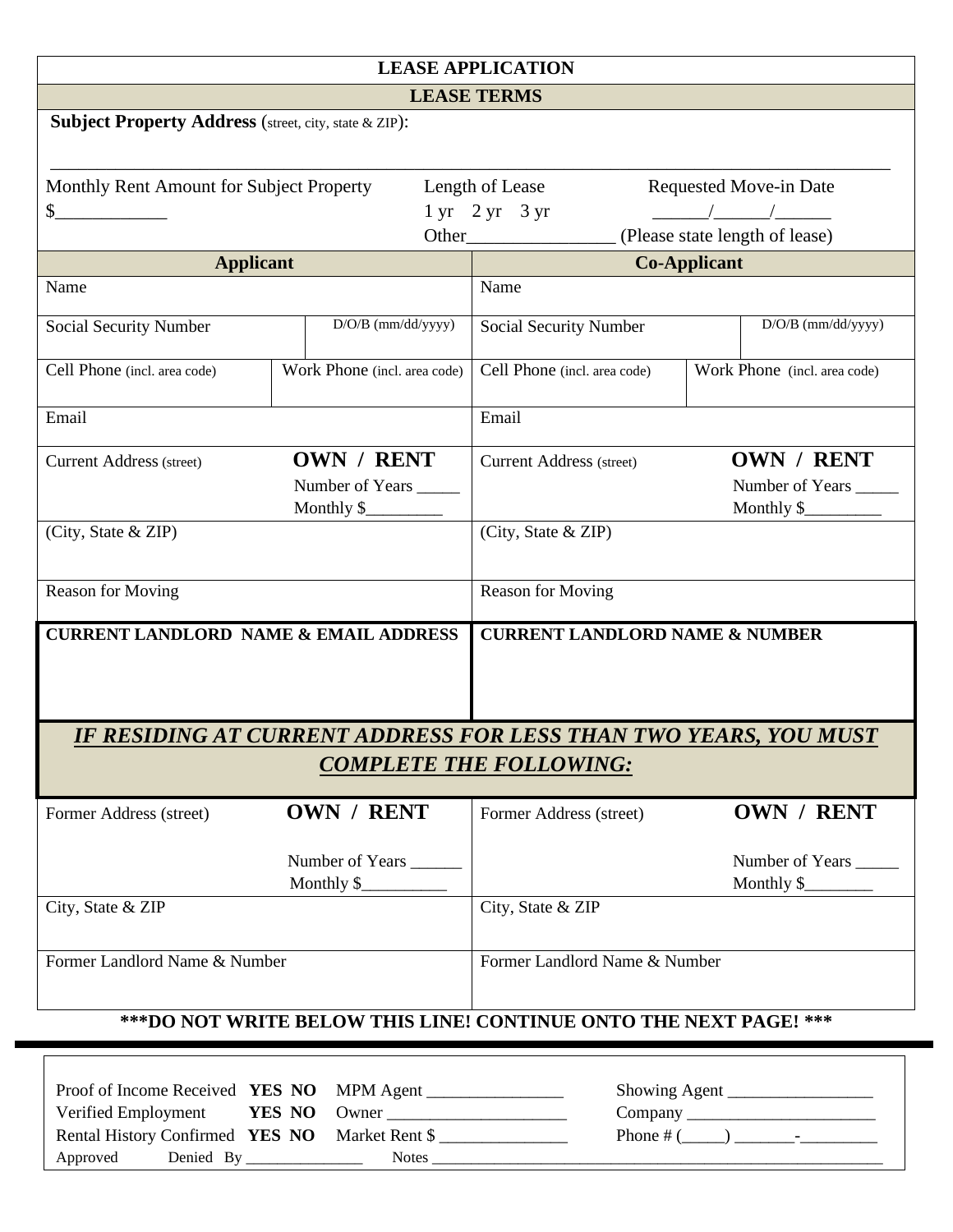| <b>EMPLOYMENT INFORMATION</b>                   |                                                             |                                                                           |                                   |  |  |
|-------------------------------------------------|-------------------------------------------------------------|---------------------------------------------------------------------------|-----------------------------------|--|--|
| <b>Applicant</b>                                |                                                             |                                                                           | <b>Co-Applicant</b>               |  |  |
| Name & Address of Employer                      | Dates Employed                                              | Name and Address of Employer                                              | Dates Employed                    |  |  |
|                                                 | Monthly Income                                              |                                                                           | Monthly Income                    |  |  |
|                                                 | Self Employed<br>N <sub>O</sub><br><b>YES</b><br>$\sqrt{ }$ |                                                                           | Self Employed<br><b>YES</b><br>NO |  |  |
| Position/Title/Type of Business                 |                                                             | Position/Title/Type of Business                                           |                                   |  |  |
| Name of Supervisor or HR Contact                | <b>Contact Number</b>                                       | Name of Supervisor or HR Contact                                          | <b>Contact Number</b>             |  |  |
|                                                 |                                                             | IF EMPLOYED IN CURRENT POSITION FOR LESS THAN TWO YEARS OR IF CURRENTLY   |                                   |  |  |
|                                                 |                                                             | <b>EMPLOYED IN MORE THAN ONE POSITION, PLEASE COMPLETE THE FOLLOWING:</b> |                                   |  |  |
| Name & Address of Employer                      | Dates Employed                                              | Name and Address of Employer                                              | Dates Employed                    |  |  |
|                                                 | Monthly Income                                              |                                                                           | Monthly Income                    |  |  |
|                                                 | Self Employed<br>YES / NO                                   |                                                                           | Self Employed<br>YES / NO         |  |  |
| Position/Title/Type of Business                 | <b>Business Phone</b>                                       | Position/Title/Type of Business                                           | <b>Business Phone</b>             |  |  |
| Name of Supervisor or HR Contact                | <b>Contact Number</b>                                       | Name of Supervisor or HR Contact                                          | <b>Contact Number</b>             |  |  |
| <b>Applicant</b>                                |                                                             | <b>ADDITIONAL INCOME</b>                                                  | <b>Co-Applicant</b>               |  |  |
| Government Assistance Program (Section 8 / FIA) |                                                             | Government Assistant Program (Section 8/FIA)                              |                                   |  |  |
| Alimony / Child Support                         |                                                             | Alimony / Child Support                                                   |                                   |  |  |
| SSI / Disability                                |                                                             | SSI / Disability                                                          |                                   |  |  |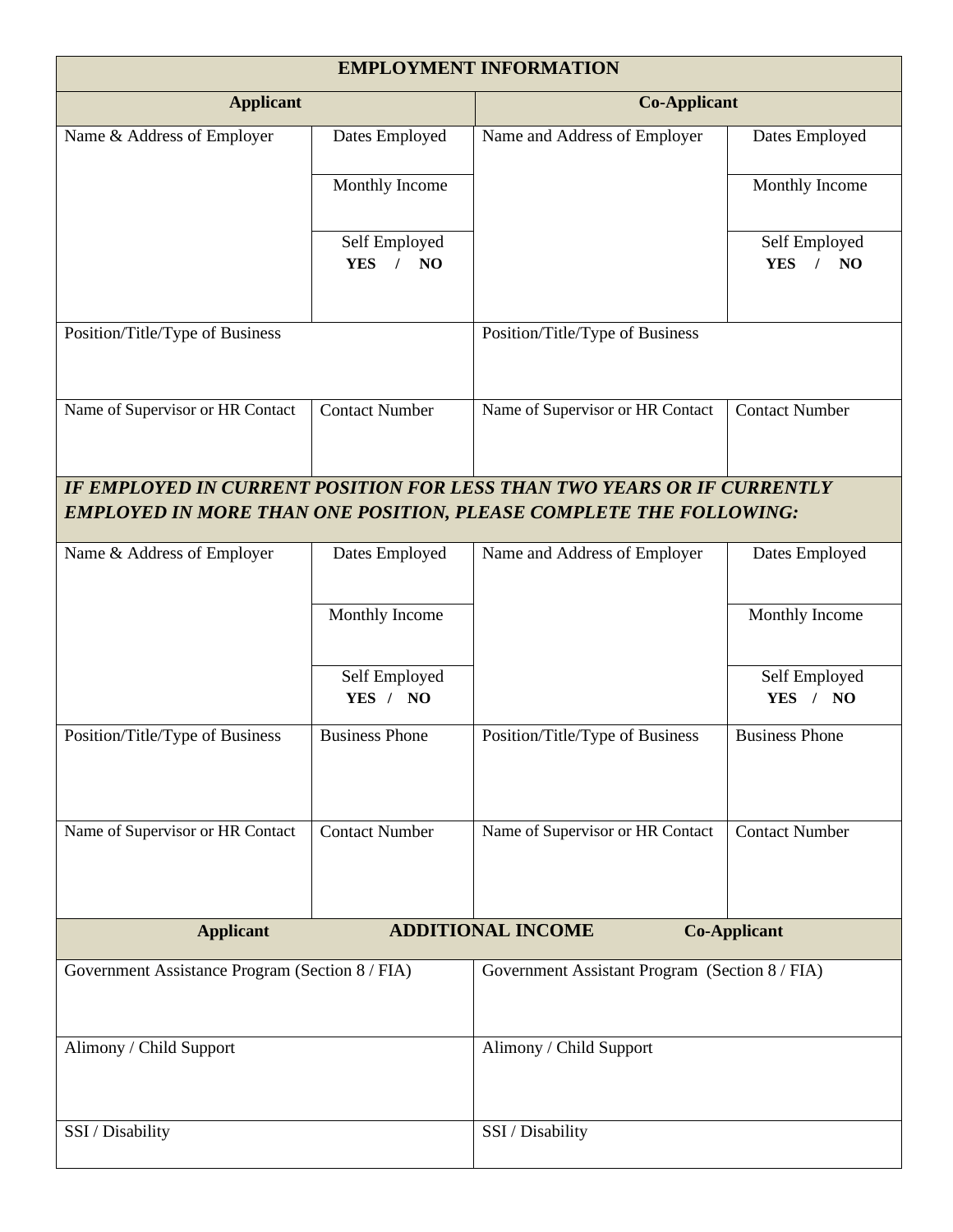| <b>ASSETS</b><br>(COMPLETE STATEMENT(S) REQUIRED)                                   |                              |   |                                                 |                                                                                     |                              |   |             |  |
|-------------------------------------------------------------------------------------|------------------------------|---|-------------------------------------------------|-------------------------------------------------------------------------------------|------------------------------|---|-------------|--|
| <b>Applicant</b>                                                                    |                              |   | <b>Co-Applicant</b>                             |                                                                                     |                              |   |             |  |
| Name of Bank/Credit Union or Investment Company                                     |                              |   | Name of Bank/Credit Union or Investment Company |                                                                                     |                              |   |             |  |
| <b>Account Number</b>                                                               | <b>Current Balance</b><br>\$ |   |                                                 | <b>Account Number</b>                                                               | <b>Current Balance</b><br>\$ |   |             |  |
| Name of Bank/Credit Union or Investment Company                                     |                              |   |                                                 | Name of Bank/Credit Union or Investment Company                                     |                              |   |             |  |
| <b>Account Number</b>                                                               | <b>Current Balance</b><br>\$ |   |                                                 | <b>Account Number</b><br><b>Current Balance</b><br>\$                               |                              |   |             |  |
| <b>Applicant</b>                                                                    |                              |   |                                                 | <b>DECLARATIONS</b>                                                                 | <b>Co-Applicant</b>          |   |             |  |
| Have you been convicted of a felony?<br>(Please explain)                            |                              | Y | N                                               | Have you been convicted of a felony?<br>(Please explain)                            |                              | Y | $\mathbf N$ |  |
| Have you ever broken a lease or been evicted?<br>(Please explain)                   |                              | Y | N                                               | Have you ever broken a lease or been evicted?<br>(Please explain)                   |                              | Y | $\mathbf N$ |  |
| Do you pay Alimony or Child Support?<br>(If yes, provide a copy of the Court Order) |                              | Y | N                                               | Do you pay Alimony or Child Support?<br>(If yes, provide a copy of the Court Order) |                              | Y | $\mathbf N$ |  |
| How much per month? \$                                                              |                              |   |                                                 | How much per month? \$<br><b>OCCUPANT INFORMATION</b>                               |                              |   |             |  |
|                                                                                     |                              |   |                                                 |                                                                                     |                              |   |             |  |
|                                                                                     |                              |   |                                                 |                                                                                     |                              |   |             |  |
|                                                                                     |                              |   |                                                 | Name                                                                                |                              |   |             |  |
|                                                                                     |                              |   |                                                 |                                                                                     |                              |   |             |  |
|                                                                                     |                              |   |                                                 | Name                                                                                |                              |   |             |  |
|                                                                                     |                              |   | Name                                            |                                                                                     |                              |   |             |  |
|                                                                                     |                              |   | <b>PETS</b>                                     |                                                                                     |                              |   |             |  |
| (Please list Type, Breed, Sex, Approximate Weight & Age)                            |                              |   |                                                 |                                                                                     |                              |   |             |  |
|                                                                                     |                              |   |                                                 |                                                                                     |                              |   |             |  |
|                                                                                     |                              |   |                                                 |                                                                                     |                              |   |             |  |
|                                                                                     |                              |   |                                                 |                                                                                     |                              |   |             |  |